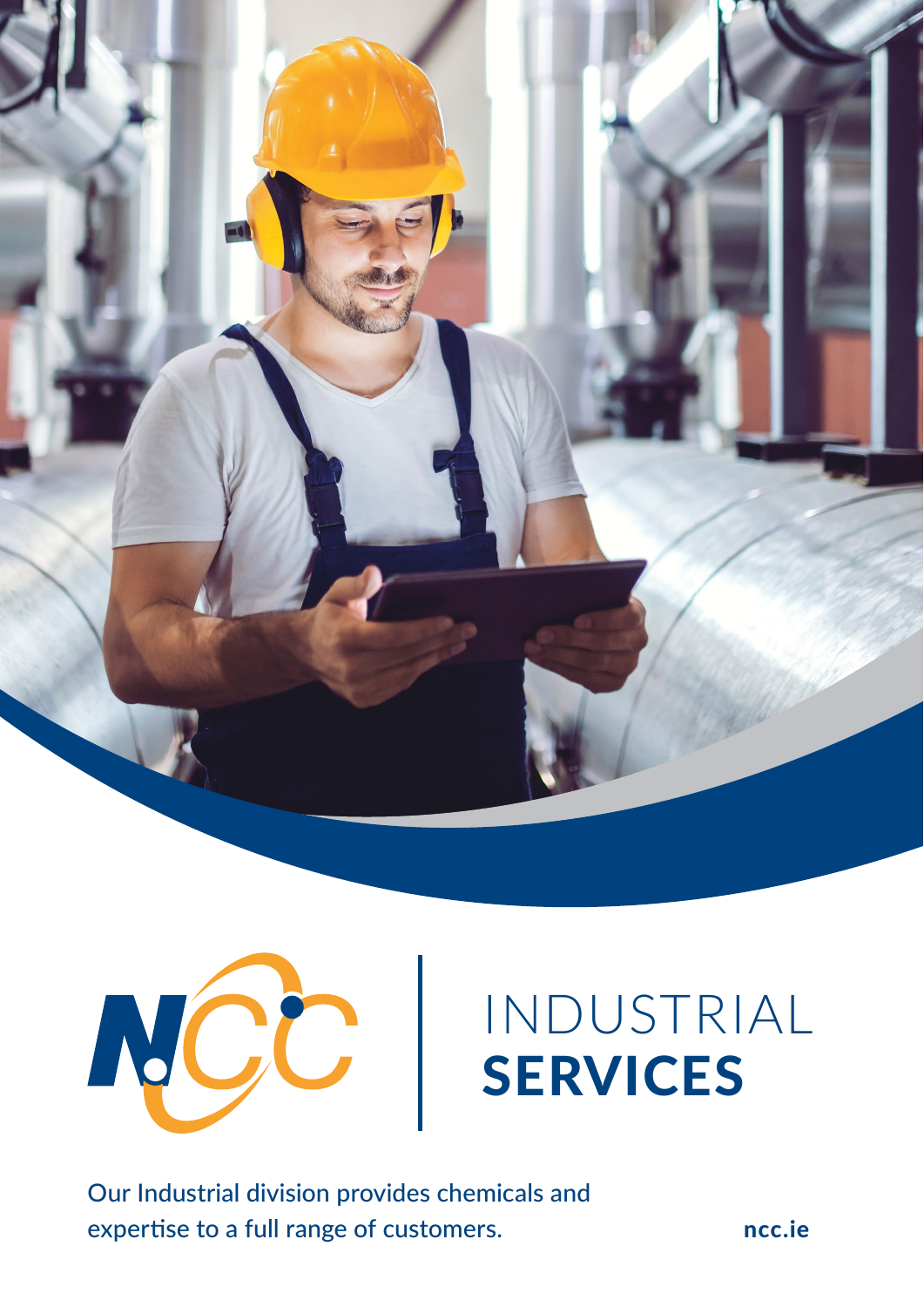## NCC Industrial Services

With over 50 years of experience, NCC Industrial Services is a leading provider of chemicals across a full range of industries. From absorbents through to solvents, base chemicals as well as minerals, we can assist your organisation with its sourcing requirements whatever they may be.

Servicing a large range of markets, from agrochemical and construction, right through to industrial cleaning and mining. NCC provides efficiencies and solutions to some of the largest global companies, solving their operational supply chain challenges.

### **Product offering**

- **Absorbents**
- **Acids**
- **Petro Chemicals**
- **Minerals**
- **Solvents**
- **Base Chemicals**
- **Speciality Chemicals**
- **Absorbents**
- **Petro Chemicals**

#### **Our service offering includes:**

- **Internal Quality & Compliance Team** Maintaining the highest industry standards in quality and compliance. Committed to the Guiding Principles of Responsible Care® and ISO9001:2015 certified.
- **Supply Chain Management** Secure supply, supply chain risk evaluation, change control and logistics support at every stage.
- **Global reach**

Accessing European, Asian and American manufacturers via international personnel, trade show participation and our PlusChem alliance.

• **Dedicated Sourcing** In-house technical experience and market

knowledge; Manufacturer identification and authentication, patent evaluation, route of synthesis analysis as well as regulatory checks.

• **REACH**

Know-how in the application of REACH and experienced in substance registration, CLP and SDS requirements.

• **NCC Customer Excellence Managers** Experienced managers liaise between multiple vendors and our customers.

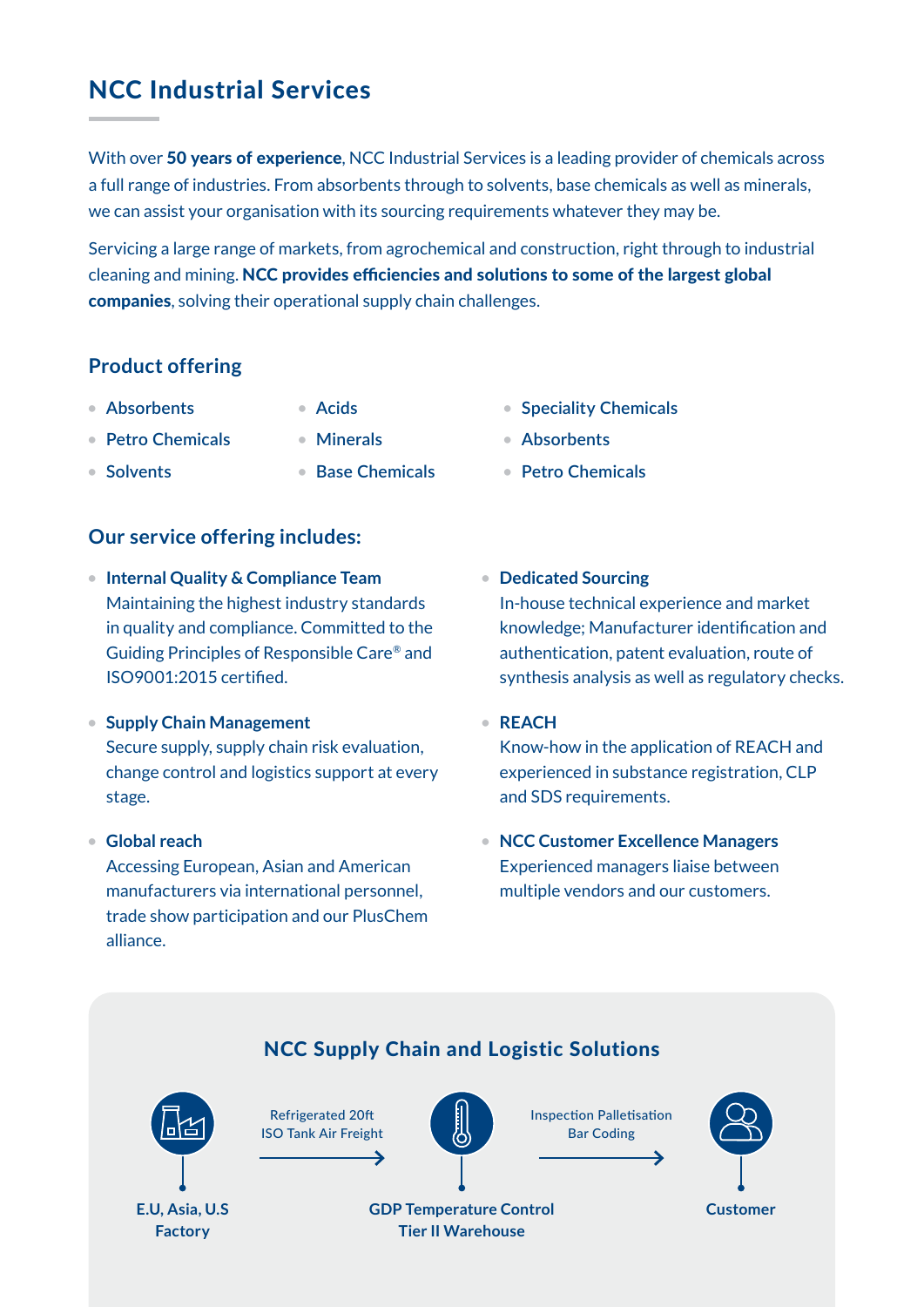# About NCC

Founded in 1969, NCC is an established leading raw material and sourcing specialist. Supplying a comprehensive range of materials to the industrial, pharmaceutical, medical polymer and food sectors.

NCC's excellent track record and in-house experts ensure that our customers receive consistently compliant products, solutions and services that have full supply chain traceability and meet the highest global standards.

Certified to ISO 9001: 2015, Repak and the Responsible Care Programs including Good Trade and Distribution Practice (GTDP). NCC is an SQAS assessed company and a regular recipient of industry awards including being a Deloitte Best Managed Company since 2014.

# Why NCC?



- **Coatings**
- **Adhesives**
- **Construction**
- **Insulation**
- **Chemical Synthesis**
- **Water Treatment**
- **Polymer Processing**